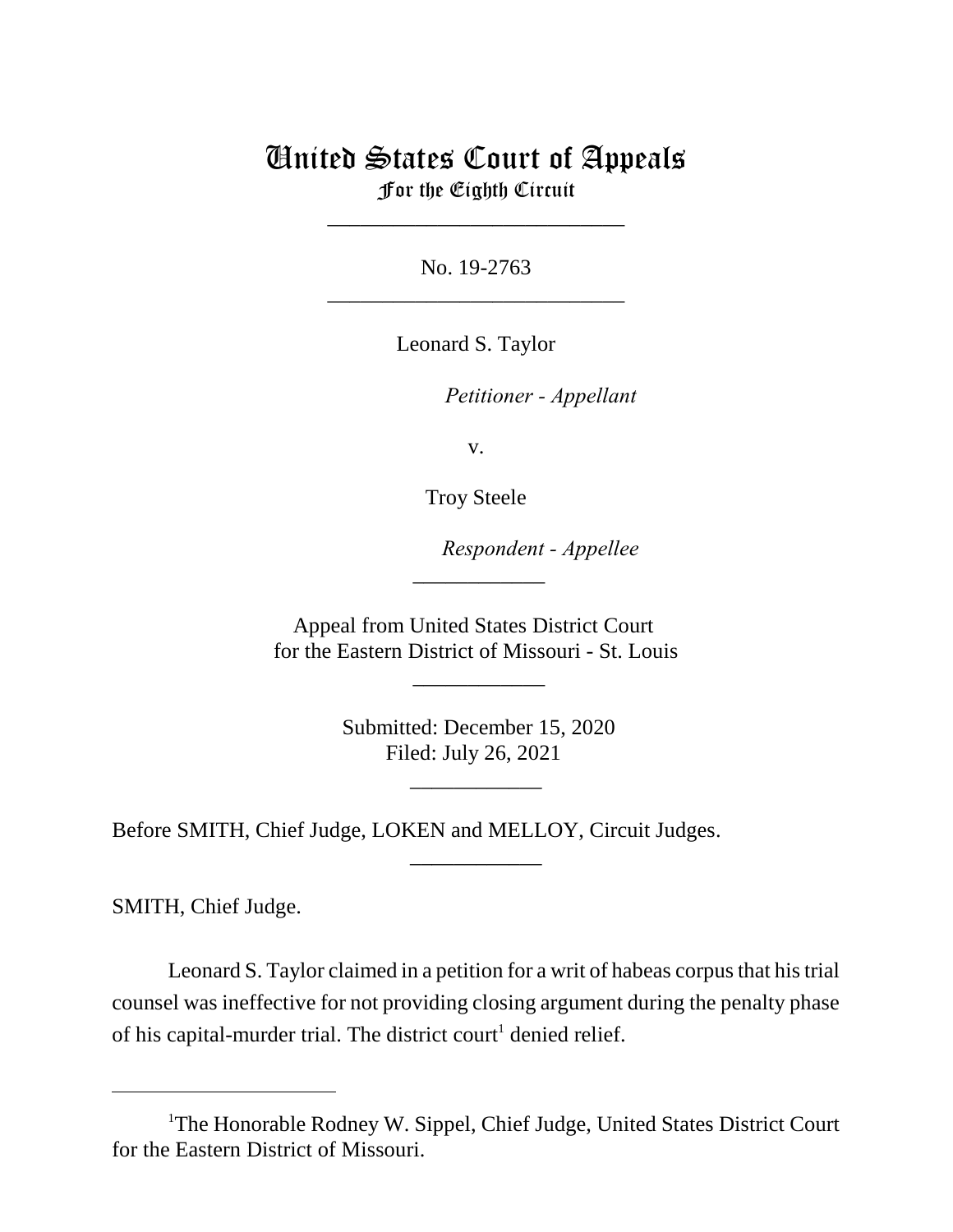Taylor, though advised otherwise, insisted that his trial counsel forgo closing argument. Taylor's informed, voluntary decision thus prevented his counsel's reluctant compliance with Taylor's wishes from subsequently becoming ineffective assistance of counsel. The nature of the decision to forgo closing argument, whether fundamental or one of trial strategy, $2$  does not alter this result. Taylor's ineffectiveassistance-of-counsel claim is procedurally defaulted and therefore barred. Thus, we affirm the district court's denial of the petition.

#### I. *Background*

In 2004, police found Taylor's girlfriend Angela Rowe and her three children dead inside their home. Missouri charged Taylor with four counts of first-degree murder and four counts of armed criminal action for the killings of Rowe and her children. While awaiting trial for their murders, Taylor was convicted on an unrelated charge of forcible rape and sentenced to 100 years' imprisonment without parole. *See State v. Taylor*, 238 S.W.3d 145 (Mo. 2007) (en banc).

The jury for Taylor's murder trial convicted him on all counts. The next day, the jury reconvened for the penalty phase of the trial. The state presented evidence of Taylor's prior convictions, testimony from the victim in the forcible-rape conviction, and testimony from Rowe's and her children's family.

For the defense, Taylor's trial team—at his insistence—did not present closing argument during the penalty phase. And the only mitigating evidence that it presented was one stipulation as to Taylor's good behavior in prison. Twice, the state trial court questioned Taylor's decisions during the penalty phase:

<sup>2</sup> In *McCoy v. Louisiana*, the Supreme Court distinguished between choices that constitute trial strategy and those that "are reserved for the client." 138 S. Ct. 1500, 1508 (2018). In this opinion we refer to decisions "reserved for the client" as "fundamental decisions." *Id.* at 1507, 1508 (quoting *Cooke v. State*, 977 A.2d 803, 842 (Del. 2009)).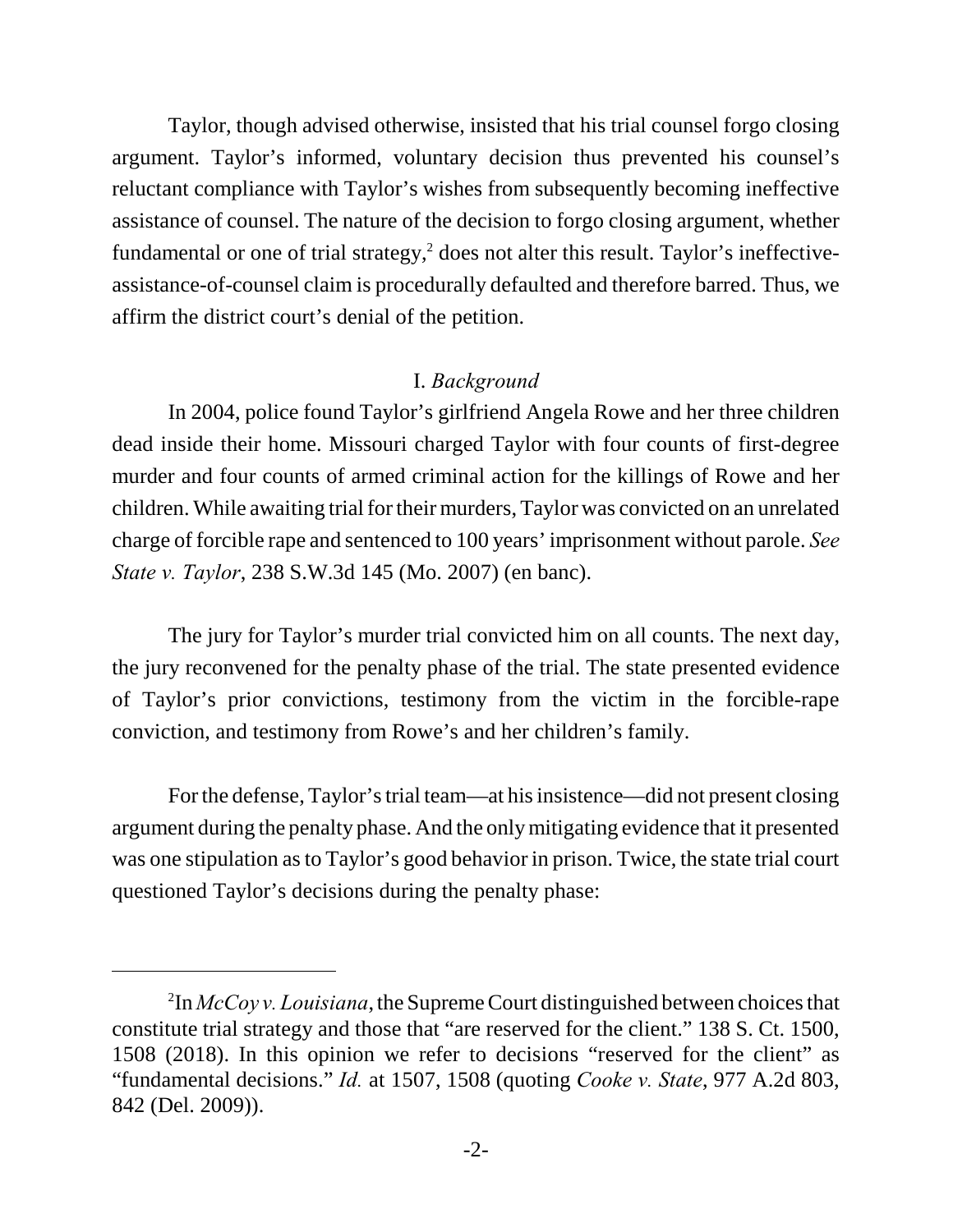THE COURT: Mr. Taylor, do you want to come up with your lawyers?

(Whereupon the attorneys approached the bench and the following occurred outside the hearing of the jury.)

THE COURT: Mr. Taylor, we're about to proceed with this, the second stage of the trial, the punishment phase on the jury's finding of guilt to four counts of Murder in the First Degree. Just a few moments ago I was approached by your attorneys who indicated to me that you have instructed them in this phase of the trial that you do not want them to—well, let me ask you, first, you've given them certain instructions about how you want them to conduct this second phase of the trial. Why don't you tell me what it is that you told them, what limitations you're putting on them.

THE DEFENDANT: I have instructed my attorneys not to argue anything in this portion of the trial, this penalty phase. As a Muslim we do not ask for other men something they cannot give us or take from us. I would never ask another man or jurors for a dime which they could give me, and being that I definitely wouldn't ask them for my life, which they can't take nor can they give. Only Allah can do that. So to concede to that would be giving them a false sense of authority they don't have. Neither they have that nor you. And if it's Allah's will I'll die tonight, tomorrow, fifty years from now.

THE COURT: The second phase procedure following the second phase, both sides, the State and your lawyers are allowed to make opening statements. And the opening statements are basically confined to what they expect to present as evidence in this second phase of the trial. It's my understanding, and I'll direct this to [trial counsel], you do have some evidence that you were going [to] present on behalf of Mr. [Taylor]; is that correct?

[TRIAL COUNSEL]: Well, I've discussed this with Mr. Taylor and I think he is okay with us basically indicating [to] the jury not much more than we do have some evidence by stipulation regarding his behavior while incarcerated, and think he's indicated he's okay with that.

THE COURT: And that's correct?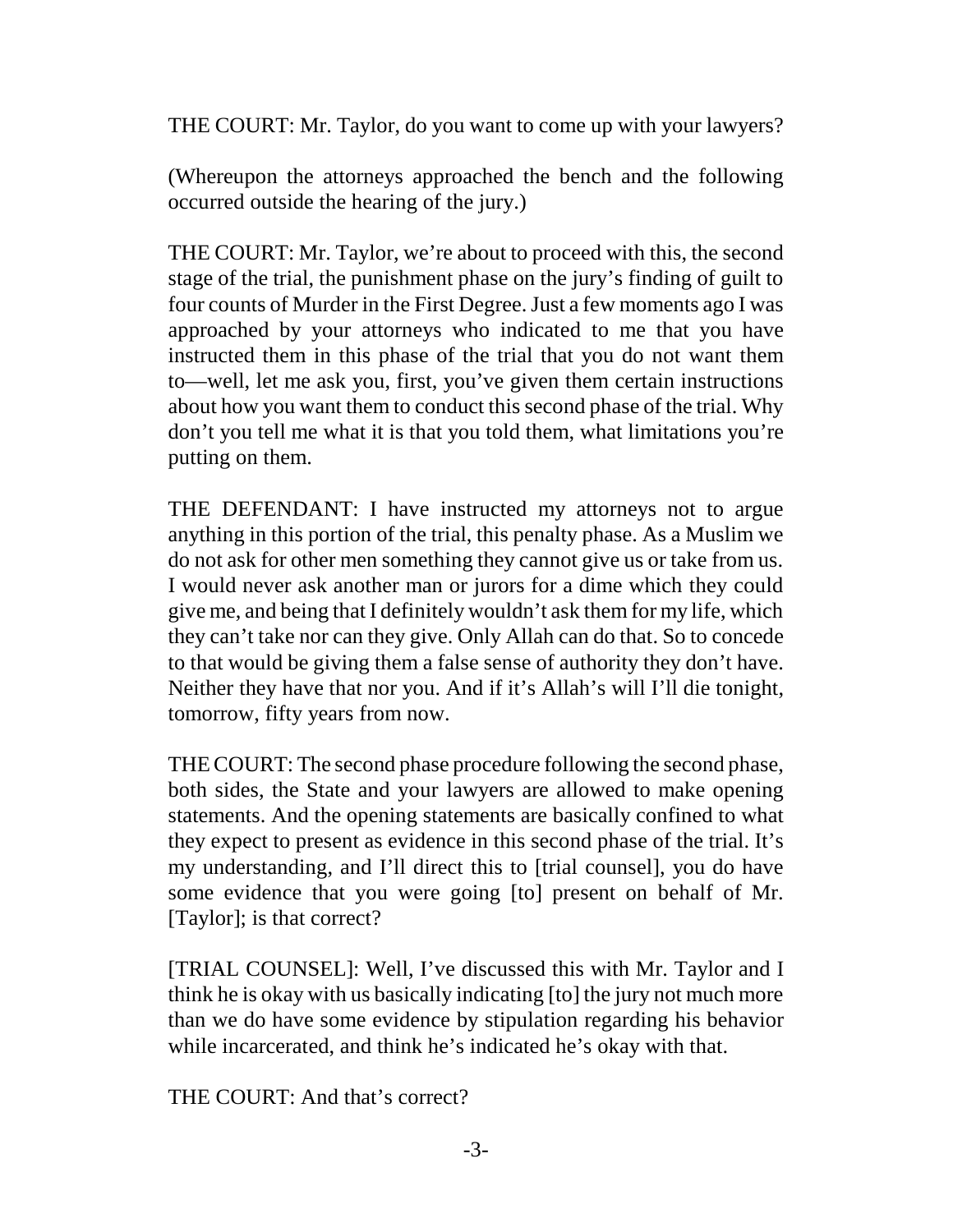THE DEFENDANT: That's the only thing I will allow them to enter into stipulation as to whatever my conduct has been while incarcerated, or so forth. So on that matter not either—whatever else will be.

THE COURT: Once the evidence has been concluded then both sides are going to have an opportunity to argue this case and argue—I guess they'll argue the evidence that has been presented. And I'm sure if it follows, the course followed in the past, the State will be asking the jury to impose the death penalty. Your lawyers, if allowed, would ask the jury to spare your life. Are you asking them not to do that?

THE DEFENDANT: Your Honor, I would never ask another man not to do something they have no power to do. Only Allah can spare my life, only Allah gave me life. So if they impose a death sentence that means nothing to me, okay?

THE COURT: I understand. The position you're taking is going to severely hamper your attorneys in their efforts to try to spare your life, do you understand that?

THE DEFENDANT: I'm not going—I wouldn't ask you to spare my life, I would not allow them to do that because you have no power to do that, you have no power to take my life.

THE COURT: I guess my question to you, do you understand you're really hamstringing them in terms of presenting a defense for you?

THE DEFENDANT: What I understand is this here, Your Honor, I'm leaving the power of life and death in the hands of Allah who's the only person who has that power. It would not be the prosecutor, no juror, no one else for my life, only Allah can give that, only Allah can take that. At birth every man was sentenced to death, it may be a day, it may be a year, it may be a hundred [years], but you're guaranteed to die, you know, so we're not afraid of that if it be that. It may not be that.

THE COURT: It is your decision, I'm satisfied it's not a decision forced on you by anybody. You're taking this position through your own volition and this is your decision; is that correct?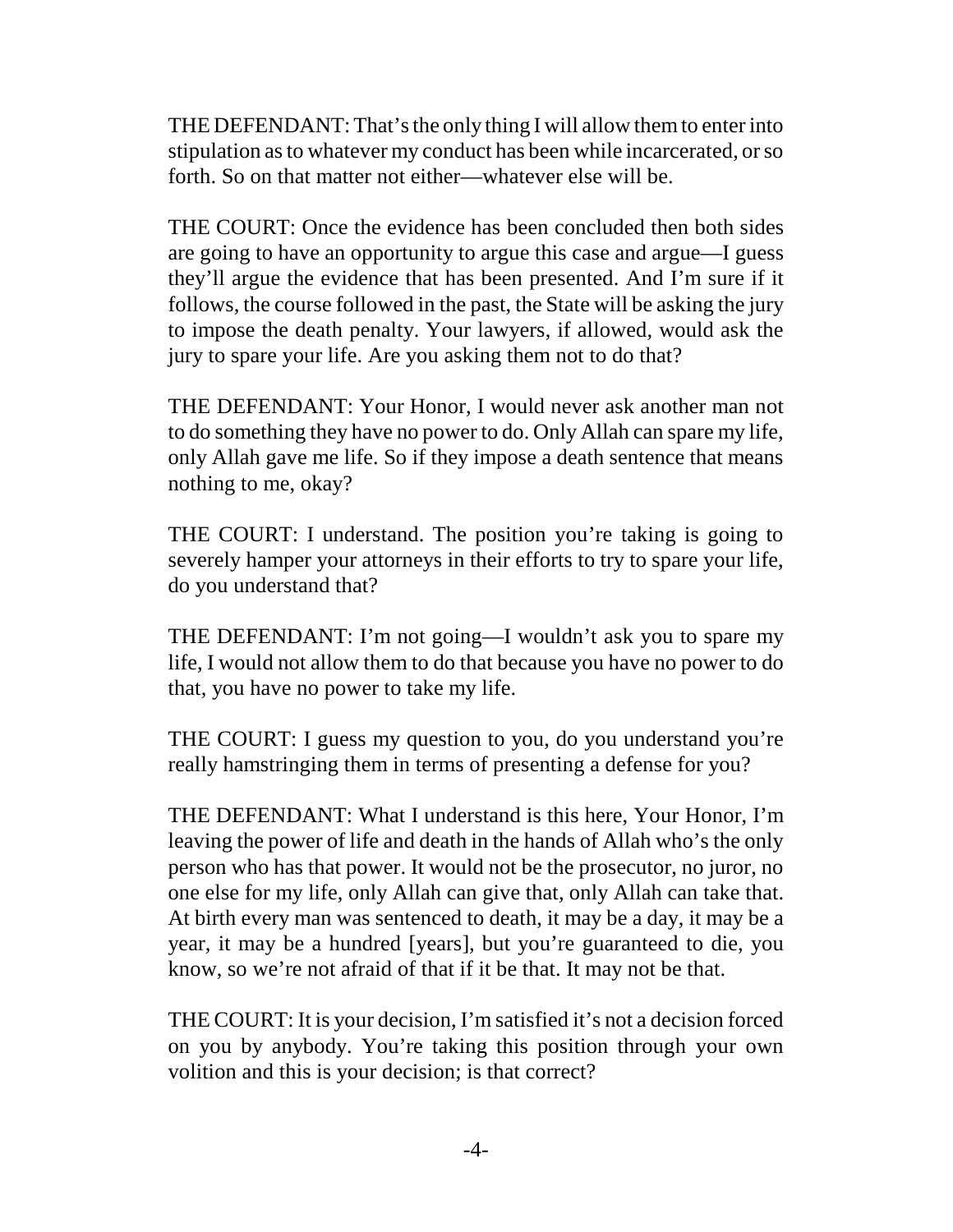THE DEFENDANT: I'm a Muslim.

THE COURT: I understand.

THE DEFENDANT: And as we establish ourselves through positive action and live by that, whatever the course may be, and we except [sic] that. Now if they want to argue for death, go ahead, but we're not going to beg them or anybody else.

THE COURT: I want this record to be perfectly clear this is your decision.

THE DEFENDANT: It's my decision. It's a last decision.

THE COURT: You've gone through and communicated to your lawyers and now you've communicated to me it is your decision.

THE DEFENDANT: Yes, sir.

THE COURT: All right.

THE DEFENDANT: Ma sha Allah.

*Taylor v. Steele*, 372 F. Supp. 3d 800, 861–62 (E.D. Mo. 2019) (sixth alteration not in original). After a second colloquy with the court clarifying Taylor's instructions to counsel, defense counsel read into evidence the written stipulation describing Taylor's good behavior while incarcerated.

The jury recommended the death penalty on each first-degree murder count, and the state trial court sentenced Taylor to death on each murder charge and imposed consecutive sentences of life imprisonment on the armed criminal action charges. Taylor filed a direct appeal to the Missouri Supreme Court, which affirmed. Taylor also moved for postconviction relief that the postconviction court denied. He then appealed the denial to the Missouri Supreme Court, and it affirmed the post-conviction court.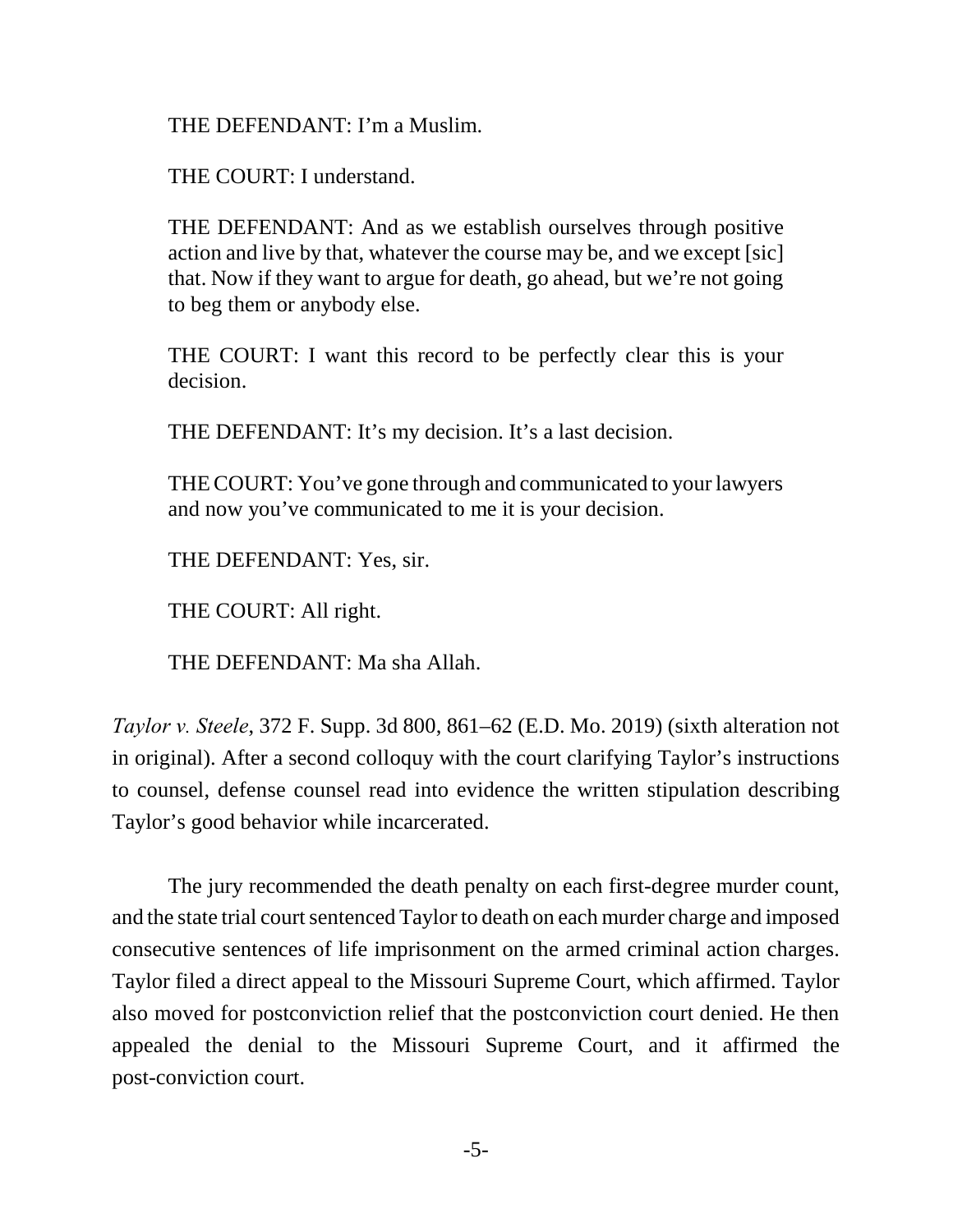Taylor then petitioned the federal district court for a writ of habeas corpus based on eight grounds. The district court rejected his arguments but granted Taylor a certificate of appealability on a single issue: whether Taylor received constitutionally ineffective assistance of counsel when his trial counsel followed his directive to forgo closing argument during the penalty phase of his trial. Taylor appeals the district court's denial of relief on this basis.

# II. *Discussion*

"We review de novo the question whether [a] claim is procedurally defaulted." *Stephen v. Smith*, 963 F.3d 795, 800 (8th Cir. 2020) (alteration in original) (emphasis omitted) (quoting *Kemp v. Kelley*, 924 F.3d 489, 499 (8th Cir. 2019)). The first time that Taylor raised the certified ineffective-assistance claim was in his federal habeas petition. The parties agree that Taylor's failure to raise it in his state postconviction motion defaulted his claim.

Federal courts generally cannot "review [the] claims that a habeas petitioner has defaulted in state court" unless the claim satisfies the *Martinez v. Ryan*<sup>3</sup> exception to procedural default. *Harris v. Wallace*, 984 F.3d 641, 647–48 (8th Cir. 2021). Under the exception, Taylor may overcome the default if: (A) "the state collateral review proceeding was the 'initial' review proceeding with respect to the 'ineffectiveassistance-of-trial-counsel claim'"; (B) the ineffective-assistance claim is "substantial"; and (C) postconviction counsel's ineffectiveness was the "cause" for the default. *Id.* at 648 (quoting *Kemp*, 924 F.3d at 499).

# A. *Initial-Review Collateral Proceeding*

Taylor satisfies the first requirement because his postconviction motion was his first opportunity to raise an ineffective-assistance claim. *See id.* ("Missouri 'prevent[s] individuals from pursuing claims of ineffective assistance of trial counsel on direct appeal,' requiring instead that they make such claims in a post-conviction,

<sup>3</sup> 566 U.S. 1 (2012).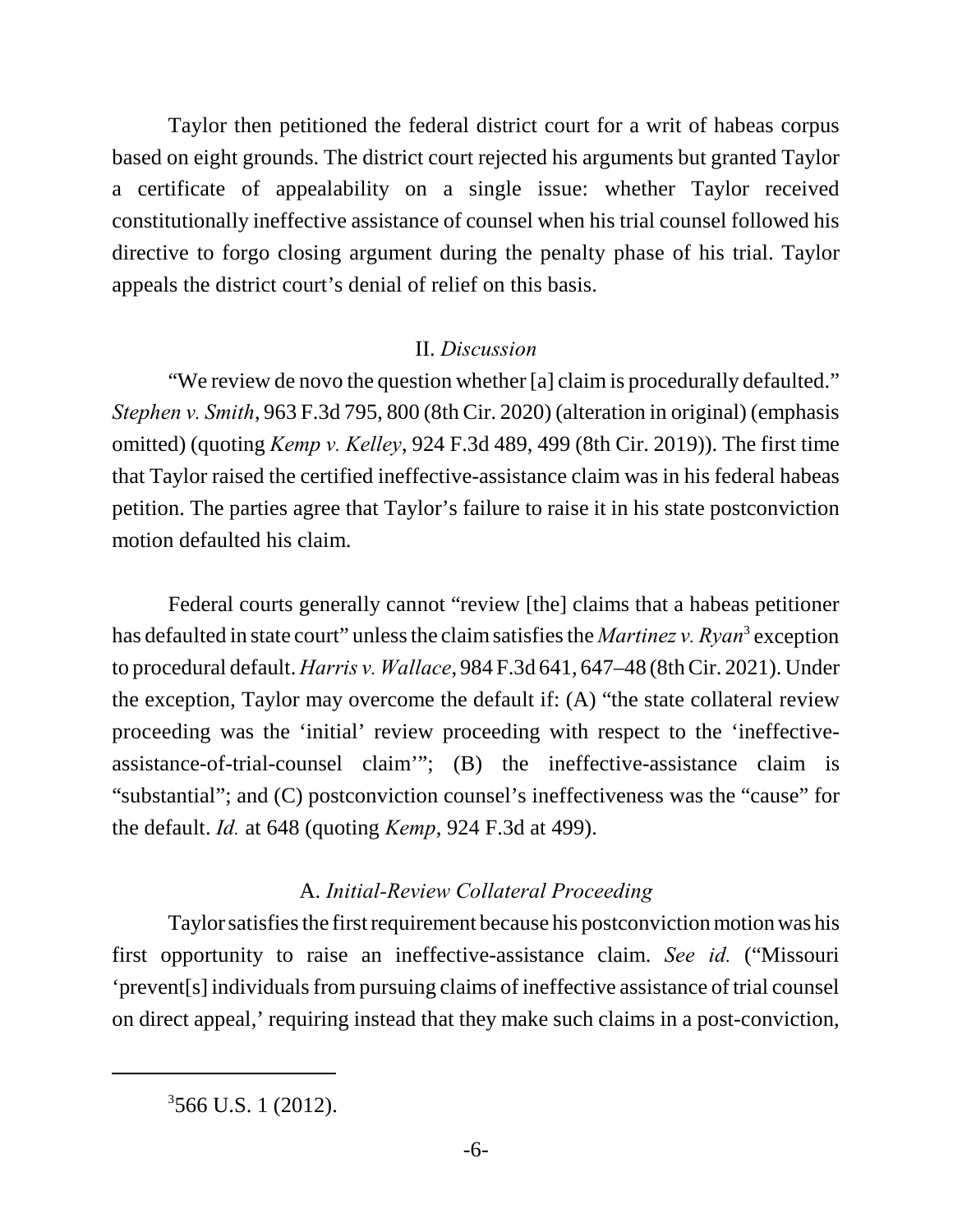'initial-review collateral proceeding.'" (alteration in original) (quoting *Franklin v. Hawley*, 879 F.3d 307, 312 (8th Cir. 2018))).

#### B. *Substantiality of Claim*

Next, Taylor's underlying claim for ineffective assistance of trial counsel must be substantial. *See id.* To be substantial, "the prisoner must demonstrate that the claim has some merit." *Id.* (quoting *Martinez*, 566 U.S. at 14). This means that whether Taylor's trial counsel was ineffective under *Strickland v. Washington*<sup>4</sup> must at least be "debatable among jurists of reason." *Harris*, 984 F.3d at 648–49 (quoting *Miller-El v. Cockrell*, 537 U.S. 322, 336 (2003)).

Thus, whether Taylor has a substantial claim for ineffective assistance of trial counsel depends on his ability to show two things: (1) Taylor's trial counsel's performance was deficient, and (2) his counsel's deficient performance prejudiced him. *See Strickland*, 466 U.S. at 687. Counsel's performance is deficient when his representation falls "below an objective standard of reasonableness." *Barnett v. Roper*, 904 F.3d 623, 631 (8th Cir. 2018) (quoting *Slocum v. Kelley*, 854 F.3d 524, 532 (8th Cir. 2017)). Upon review, we affirm because Taylor cannot show that his trial counsel's performance was deficient.

The parties and the district court addressed the question whether a trial counsel's decision to forgo closing argument is a trial strategy or fundamental decision within the control of the defendant.<sup>5</sup> Taylor seeks to avoid a procedural bar

4 466 U.S. 668 (1984).

<sup>&</sup>lt;sup>5</sup>The district court framed the issues for appeal as: (1) "whether the decision to forego a closing argument at the penalty stage of a capital murder trial is a tactical decision for counsel or a basic trial right decision for the defendant"; and (2) "[i]f it is a tactical decision, is trial counsel constitutionally ineffective for complying with defendant's request to not make a closing argument at the penalty stage of a capital murder trial." Certificate of Appealability at 1, *Taylor v. Steele*, No. 4:12-cv-02278-RWS (E.D. Mo. 2019), ECF No. 53.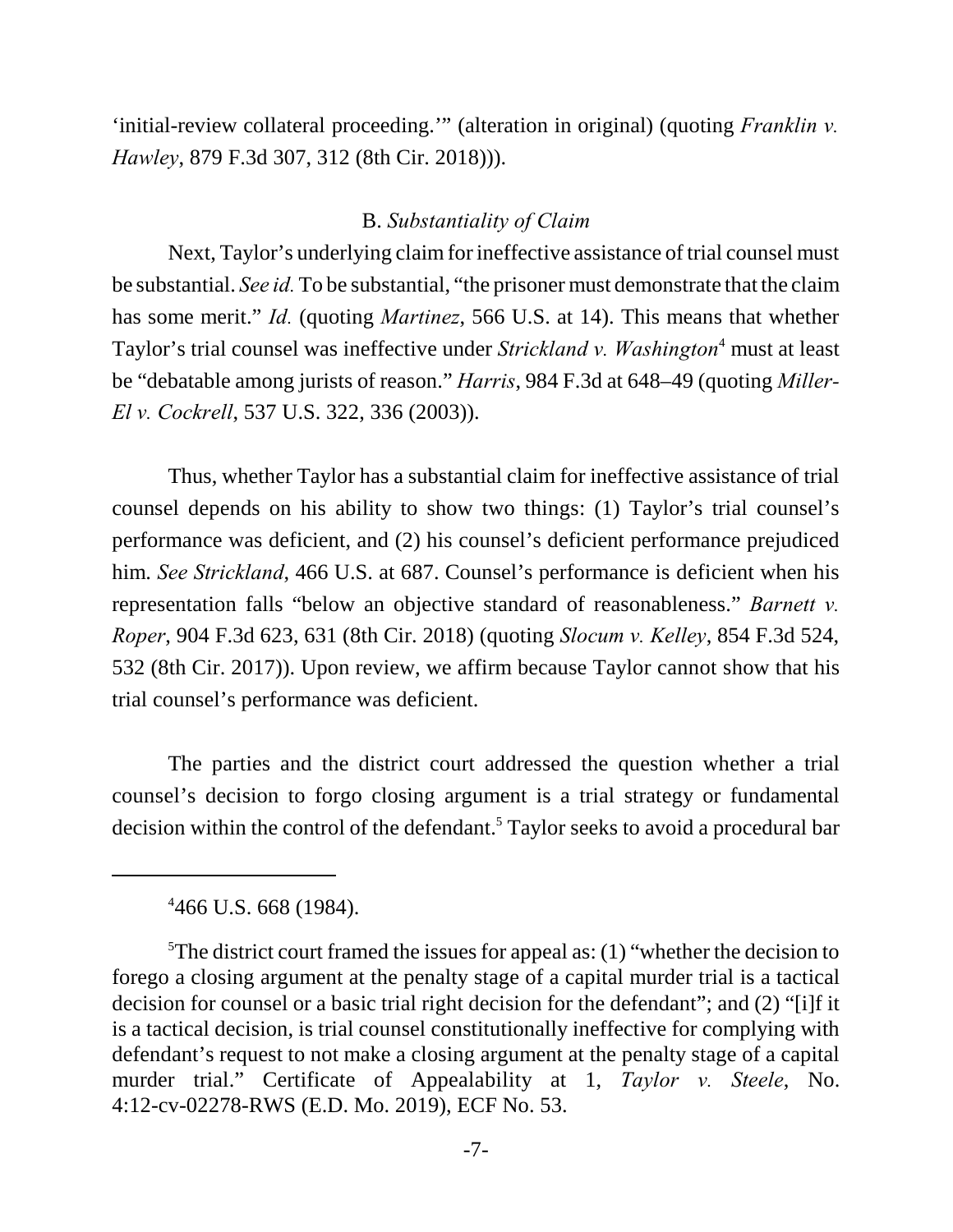to his ineffective-assistance claim by contending that the decision to present or forgo closing argument was a matter of trial strategy and not a fundamental decision. As such, Taylor's trial counsel had the ultimate decisionmaking power whether to give a closing argument during the penalty phase. According to Taylor, because trial counsel had the ultimate decisionmaking power, counsel erred by following his client's directive instead of deciding in the best interest of his client. In essence, Taylor argues that, though trial counsel will not be ineffective for abiding by his client's directives regarding fundamental decisions, trial counsel can be ineffective for abiding by his client's directives when the decision pertains to trial strategy. *See* Appellant's Br. at 30–32.

Unlike decisions pertaining to trial strategy, fundamental decisions require client approval. *See McCoy*, 138 S. Ct. at 1508; *Florida v. Nixon*, 543 U.S. 175, 187 (2004) (explaining that, though counsel "undoubtedly has a duty to consult with the client regarding 'important decisions,' including questions of overarching defense strategy," counsel also "has authority to manage most aspects of the defense without obtaining his client's approval" (first quoting *Strickland*, 466 U.S. at 688; and then citing *Taylor v. Illinois*, 484 U.S. 400, 417–18 (1988))). Fundamental decisions, thus, undergird autonomy claims, which protect criminal defendants by preventing their counsel from making certain important decisions without their input. *See McCoy*, 138 S. Ct. at 1508 (explaining that "a defendant need not surrender control entirely to counsel" because counsel, "however expert, is still [only] an assistant" (quoting *Faretta v. California*, 422 U.S. 806, 820 (1975))); *see also Thomas* v. Payne, 960 F.3d 465, 471, 474, 476 (8th Cir. 2020) (distinguishing between ineffectiveassistance claims and a "*McCoy* Sixth Amendment Violation").

As such, fundamental decisions must be in accord with the client's wishes. Trial strategies, on the other hand, are largely in the hands of legal counsel. *See McCoy*, 138 S. Ct. at 1508. But contrary to Taylor's characterization, the distinction does not resolve whether counsel is ineffective when he has *followed* the defendant's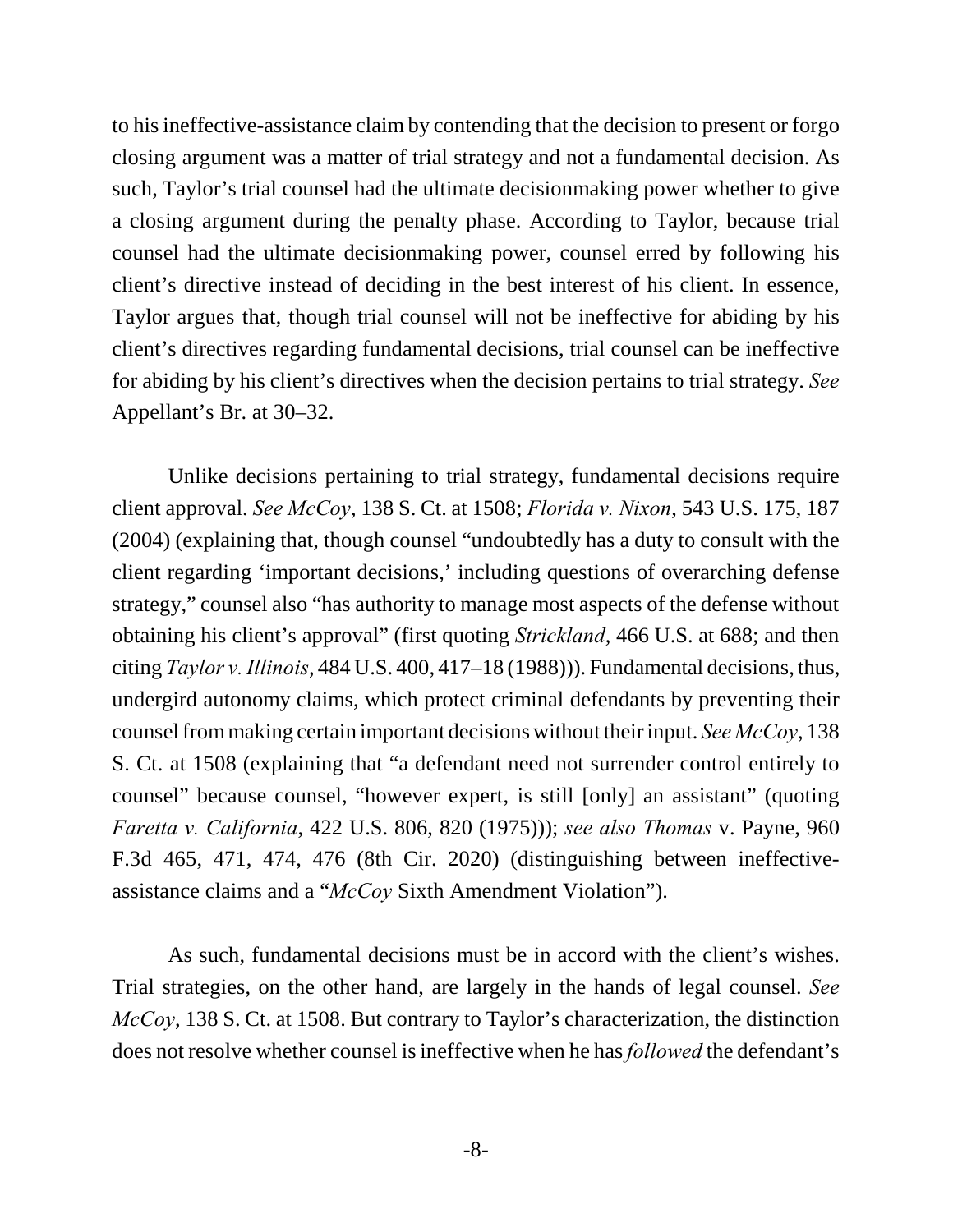directions. *Cf. id.* at 1510–11 (refusing to apply Supreme Court ineffective-assistance-of-counsel jurisprudence because the "client's autonomy, not counsel's competence, [wa]s in issue").

Fundamental decisions require client approval, and matters of legal strategy are generally left to counsel; but that does not mean trial-strategy decisions are impervious to a client's express prohibition. *Cf. id.* at 1508 ("Trial management is the lawyer's province: Counsel provides his or her assistance by making decisions such as what arguments to pursue, what evidentiary objections to raise, and what agreements to conclude regarding the admission of evidence. Some decisions, however, are reserved for the client—notably, whether to plead guilty, waive the right to a jury trial, testify in one's own behalf, and forgo an appeal." (cleaned up)). Although counsel may violate a defendant's right to autonomy by deciding "certain fundamental decisions regarding the case" without the defendant's "ultimate authority," *see Jones v. Barnes*, 463 U.S. 745, 751 (1983), it does not follow that counsel violates a defendant's right to effective counsel by *yielding to* the defendant's ultimate authority in either a trial strategy or a fundamental decision. Thus, the distinction, here, is immaterial.

Contrary to Taylor's assertions, neither *Nixon* nor *McCoy* stands for the proposition that counsel must disregard a competent client's express directions on certain decisions to be effective. *Nixon* permits an attorney to proceed with a course of action, without being held ineffective, after communicating to a client who is unresponsive. See generally *Nixon*, 543 U.S. 175. It addresses the circumstance where an attorney has communicated with his client but has not been given any directions from the client. Id. By contrast, *McCoy* prohibits an attorney from disregarding his client's directives as to fundamental decisions. *McCoy*, 138 S. Ct. at 1509 ("When a client expressly asserts that the objective of *his* defence is to maintain innocence of the charged criminal acts, his lawyer must abide by that objective and may not override it by conceding guilt." (cleaned up)). Accordingly, *McCoy* addresses when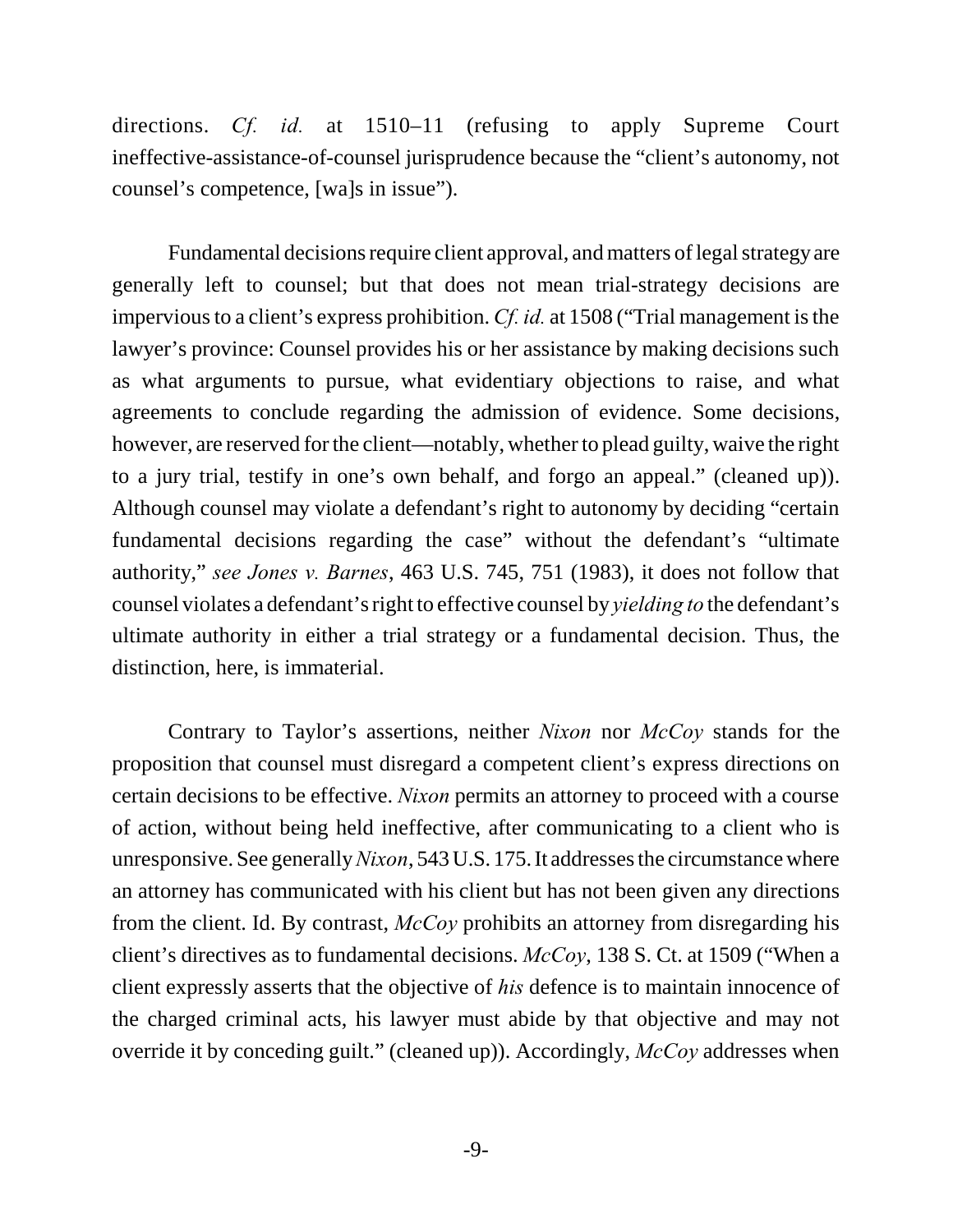a client has given his counsel directions but counsel ignores those directions. See id. Here, the client gave his counsel express directions, but, unlike in *McCoy*, counsel acquiesced.

Moreover, Taylor's counsel's acquiescence to Taylor's directions, on this record, was neither a trial strategy nor the absence of one. It was counsel doing as his client instructed after counsel and the court informed Taylor of the potential consequences of his decision. Counsel did not waive argument as a strategy but as a consequence of Taylor's decision to forgo the opportunity to have counsel speak on his behalf in opposition to the punishment under consideration.

Ultimately, the case is the client's, and "[i]t is the role of the lawyer to be a professional advisor and advocate, not to usurp his client's decisions concerning the objectives of representation." *United States v. Wellington*, 417 F.3d 284, 289 (2d Cir. 2005) (cleaned up). We thus hold that Taylor's assertion that his trial counsel was ineffective by not giving closing argument—at Taylor's direction—lacks merit. *Cf. id.* ("T]o the extent that defendant instructed his counsel to pursue a course of action that defendant now complains of, there was no abridgement—constructive or otherwise—of defendant's Sixth Amendment right to effective assistance of counsel." $)$ . $<sup>6</sup>$ </sup>

<sup>6</sup>*Cf. Roe v. Flores-Ortega*, 528 U.S. 470, 477 (2000) ("[A] defendant who explicitly tells his attorney *not* to file an appeal plainly cannot later complain that, by following his instructions, his counsel performed deficiently."); *Frye v. Lee*, 235 F.3d 897, 906–07 (4th Cir. 2000) (refusing to hold trial counsel ineffective when the defendant directed his lawyers to "not to allow his family to aid in mitigation" despite his lawyers' "repeated" explanation of the possible consequences thereof); *United States v. Masat*, 896 F.2d 88, 90, 92 (5th Cir. 1990) (rejecting a defendant's ineffective-assistance-of-counsel claim though his counsel "generally pursued a course of defense that seemed likely to lose the case" because that "course was in accordance with [the defendant's] wishes"; it was "apparent" that the defendant was asking the court "to permit a defendant to avoid conviction on the ground that his lawyer did exactly what he asked him to do"); *Mulligan v. Kemp*, 771 F.2d 1436,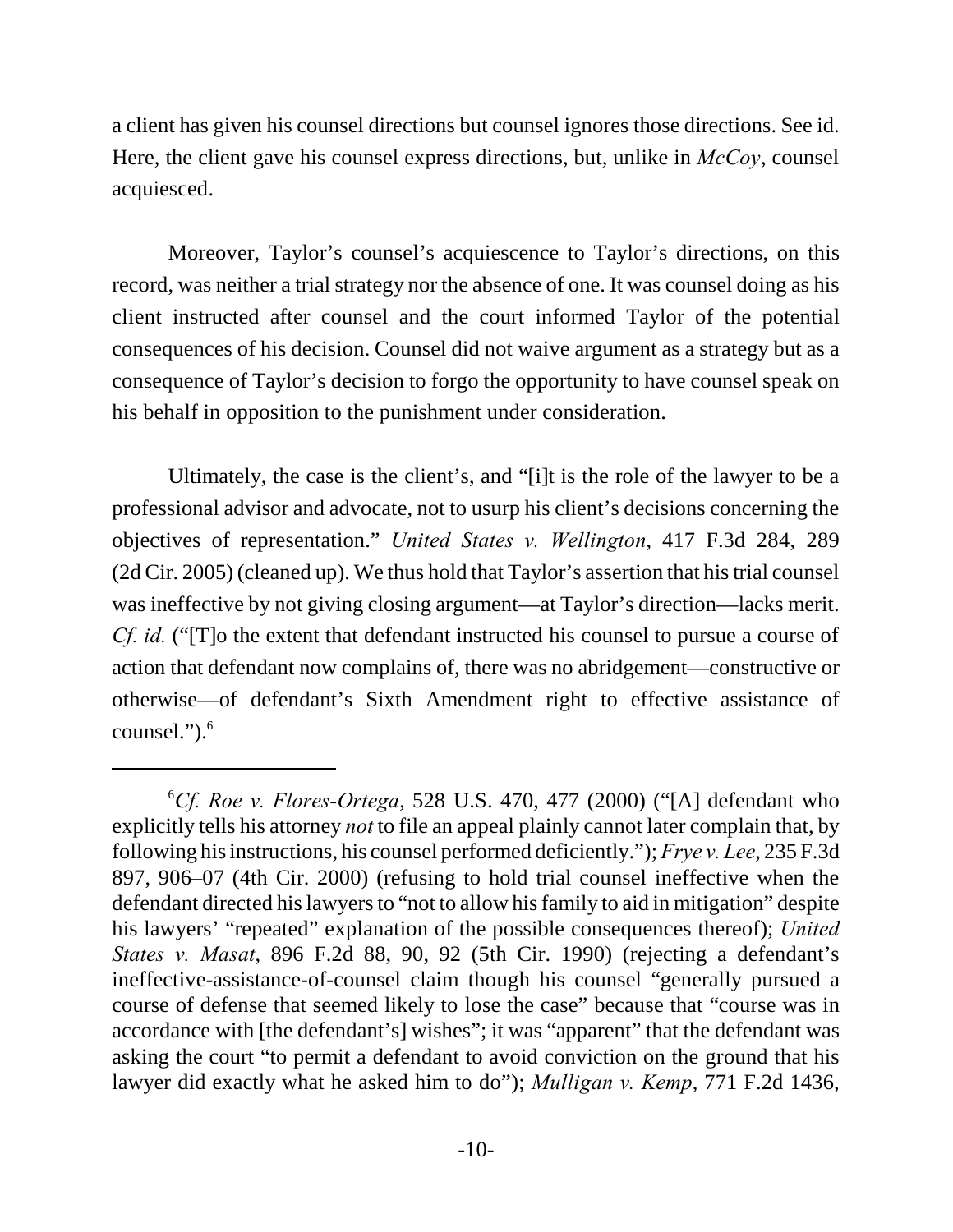This record shows counsel advised Taylor of the consequences of his directive to counsel to provide no closing argument during the penalty phase of trial. Based on the court's colloquy and counsel's advice, Taylor made his choice with eyes open. *See Faretta*, 422 U.S. at 835 ("Although a defendant need not himself have the skill and experience of a lawyer in order competently and intelligently to choose self-representation, he should be made aware of the dangers and disadvantages of self-representation, so that the record will establish that 'he knows what he is doing and his choice is made with eyes open.'" (quoting *Adams v. United States ex rel. McCann*, 317 U.S. 269, 279 (1942))). Taylor has not asserted he lacked competence at the time he directed counsel to forgo closing argument.

This outcome allows a defendant to make choices to his own detriment. But the Supreme Court has similarly stated (in the context of allowing defendants to refuse assistance of counsel altogether):

The defendant, and not his lawyer or the State, will bear the personal consequences of a conviction. It is the defendant, therefore, who must be free personally to decide whether in his particular case counsel is to his advantage. And although he may conduct his own defense ultimately to his own detriment, his choice must be honored out of "that respect for the individual which is the lifeblood of the law."

*Id.* at 834 (quoting *Illinois v. Allen*, 397 U.S. 337, 350–51 (1970) (Brennan, J., concurring)); *see also Weaver v. Massachusetts*, 137 S. Ct. 1899, 1908 (2017) (explaining that, although self-representation often increases the likelihood of an unfavorable outcome, the "right is based on the fundamental legal principle that a defendant must be allowed to make his own choices about the proper way to protect

<sup>1442 (11</sup>th Cir. 1985) ("[I]f [counsel] is commanded by his client to present a certain defense, and if he does thoroughly explain the potential problems with the suggested approach, then his ultimate decision to follow the client's will may not be lightly disturbed.").